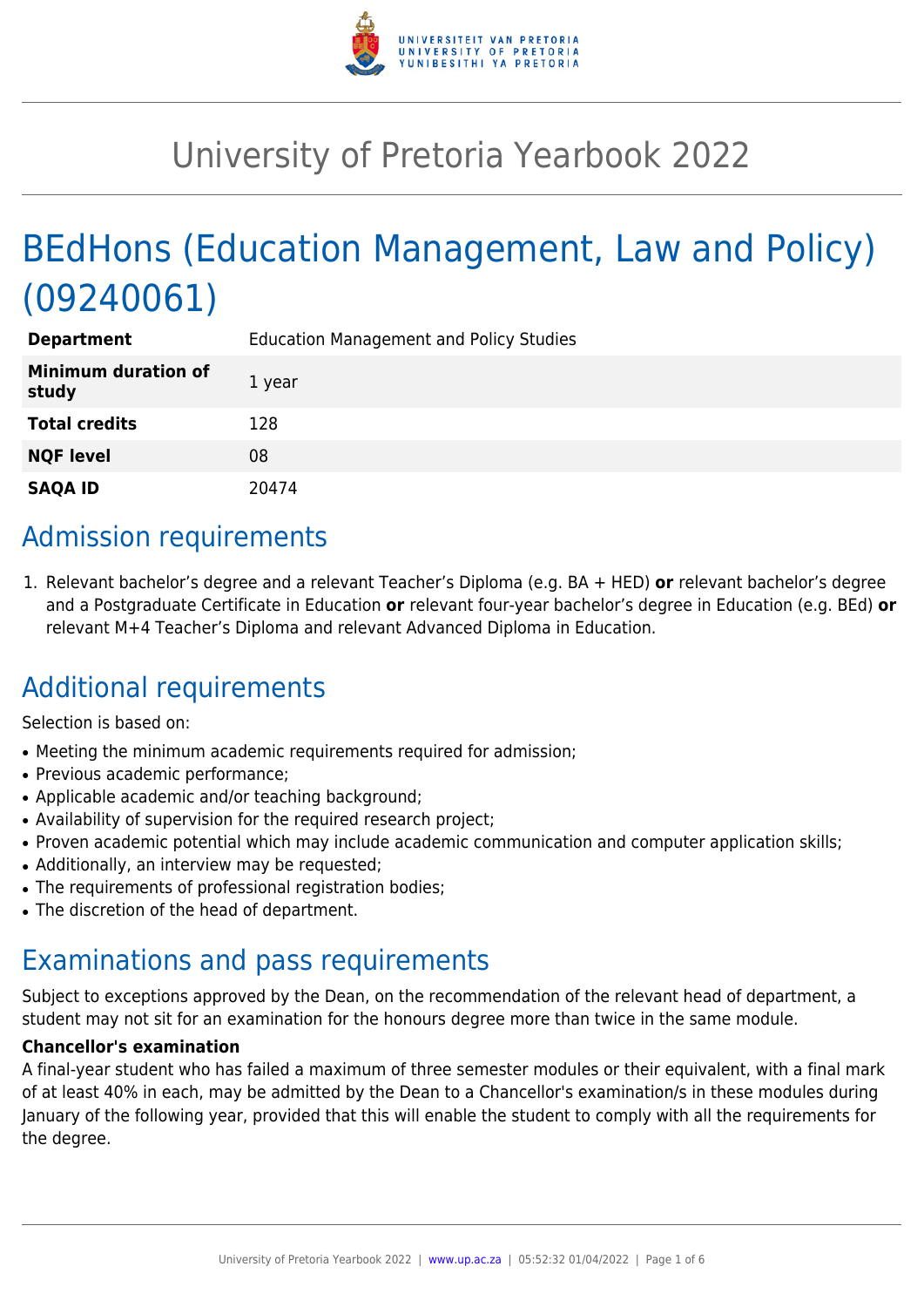

## Research information

A research project is compulsory and must be handed in for examination, as prescribed by the particular department.

## Pass with distinction

The degree is conferred with distinction on a student who has obtained an average of at least 75%, with a minimum of 70% in each module (no rounding).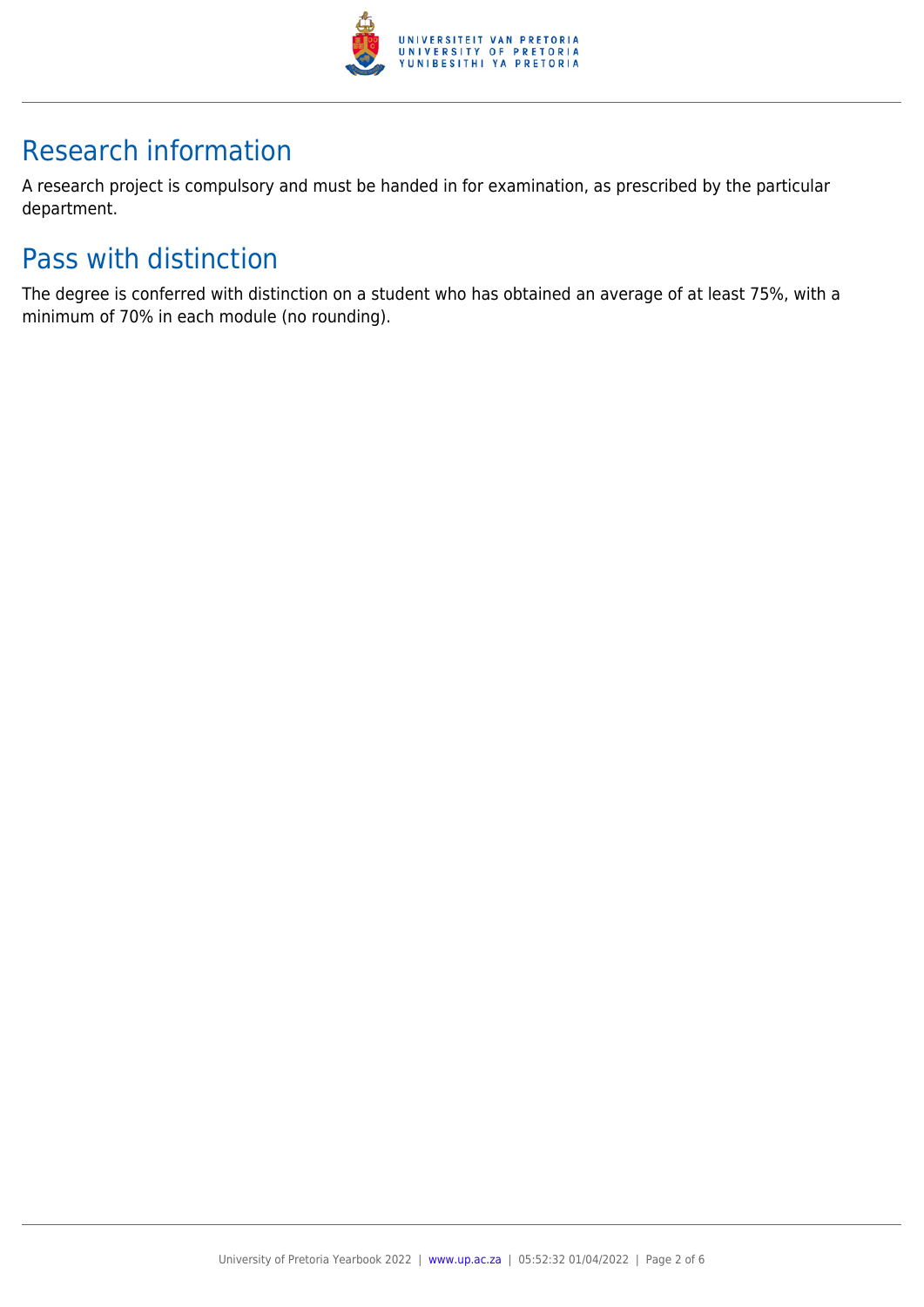

### Curriculum: Final year

**Minimum credits: 128**

### **Fundamental modules**

#### **Part 1: Research proposal 755 (NMQ 755)**

| <b>Module credits</b>         | 16.00                          |
|-------------------------------|--------------------------------|
| <b>NQF Level</b>              | 08                             |
| Language of tuition           | Module is presented in English |
| <b>Department</b>             | Humanities Education           |
| <b>Period of presentation</b> | Semester 1                     |

#### **Module content**

Guided literature research, formulation of a conceptual framework and development of a research proposal for a supervised research project of limited scope.

#### **Part 2: Research report: Values-driven education 781 (WEM 781)**

| <b>Module credits</b>         | 16.00                                          |
|-------------------------------|------------------------------------------------|
| <b>NQF Level</b>              | 08                                             |
| <b>Prerequisites</b>          | <b>NMQ 755</b>                                 |
| <b>Contact time</b>           | 1 lecture per week                             |
| <b>Language of tuition</b>    | Module is presented in English                 |
| <b>Department</b>             | <b>Education Management and Policy Studies</b> |
| <b>Period of presentation</b> | Semester 2                                     |

#### **Module content**

Supervised research project of limited scope. Research proposal development; use of quantitative and/or qualitative methods. Writing a research report.

### **Core modules**

#### **Curriculum development 710 (CDD 710)**

| <b>Module credits</b>         | 16.00                                        |
|-------------------------------|----------------------------------------------|
| <b>NQF Level</b>              | 08                                           |
| <b>Prerequisites</b>          | No prerequisites.                            |
| <b>Language of tuition</b>    | Module is presented in English               |
| <b>Department</b>             | Science Mathematics and Technology Education |
| <b>Period of presentation</b> | Semester 1 or Semester 2                     |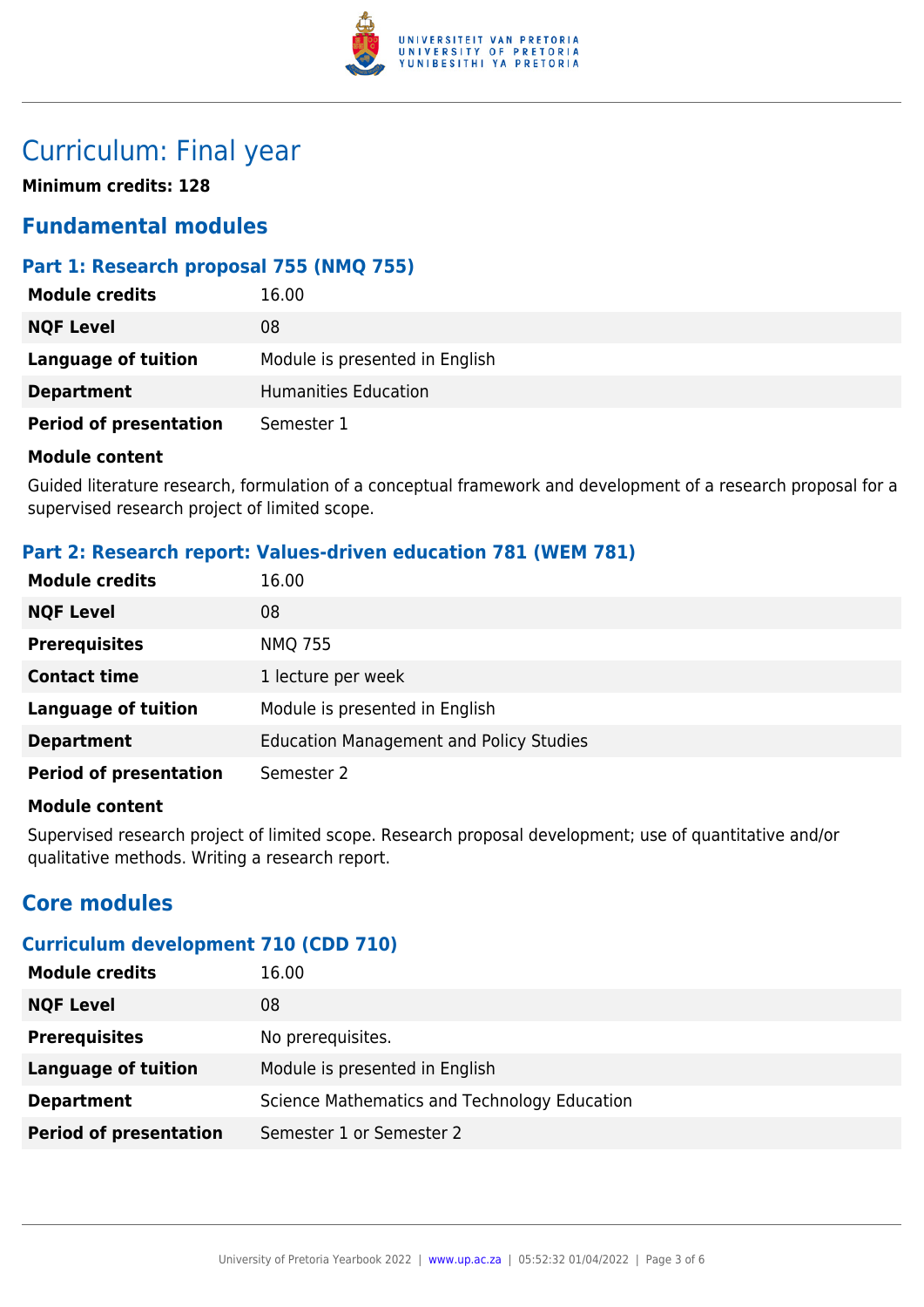

#### **Module content**

Principles and foundations of curriculum/programme design and development. International and national models and trends in curriculum/programme development. Principles of outcomes-based programming in the SAQA context. Curriculum development models and instruments in action. Situation and task analysis needs assessment. Development. Dissemination. Implementation as a change process. Assessment and evaluation.

#### **Education management 732 (EDM 732)**

| <b>Module credits</b>         | 16.00                                          |
|-------------------------------|------------------------------------------------|
| <b>NQF Level</b>              | 08                                             |
| <b>Prerequisites</b>          | No prerequisites                               |
| <b>Language of tuition</b>    | Module is presented in English                 |
| <b>Department</b>             | <b>Education Management and Policy Studies</b> |
| <b>Period of presentation</b> | Semester 2                                     |

#### **Module content**

The aim of this module is to provide theoretical and practical approaches to financial and human resources management within the school environment. Aspects of budgets, strategic management and governance, asset management, recruitment and selection of staff, performance management and continuous professional development are some of the themes explored in this module. Teachers, members of the school management teams and people involved in school management and leadership will find this module relevant.

#### **Philosophy and social imperatives of education 711 (EDS 711)**

| <b>Module credits</b>         | 16.00                          |
|-------------------------------|--------------------------------|
| <b>NQF Level</b>              | 08                             |
| <b>Prerequisites</b>          | No prerequisites.              |
| <b>Language of tuition</b>    | Module is presented in English |
| <b>Department</b>             | <b>Educational Psychology</b>  |
| <b>Period of presentation</b> | Semester 1                     |

#### **Module content**

Meta-theories in education. Empiricism; rational empiricism; critical rationalism; critical theory; phenomenology; hermeneutics; system theory; philosophies in education: traditional philosophies; indigenous (African) philosophies. The influence of modernism and postmodernism on education. Sociological imperatives for education. Theories of societal change and roles and values of education. Comparative perspectives on learning theories and their meaning for education.

#### **Education law and policy 730 (ELP 730)**

| <b>Module credits</b>      | 16.00                          |
|----------------------------|--------------------------------|
| <b>NQF Level</b>           | 08                             |
| <b>Prerequisites</b>       | No prerequisites.              |
| <b>Language of tuition</b> | Module is presented in English |
|                            |                                |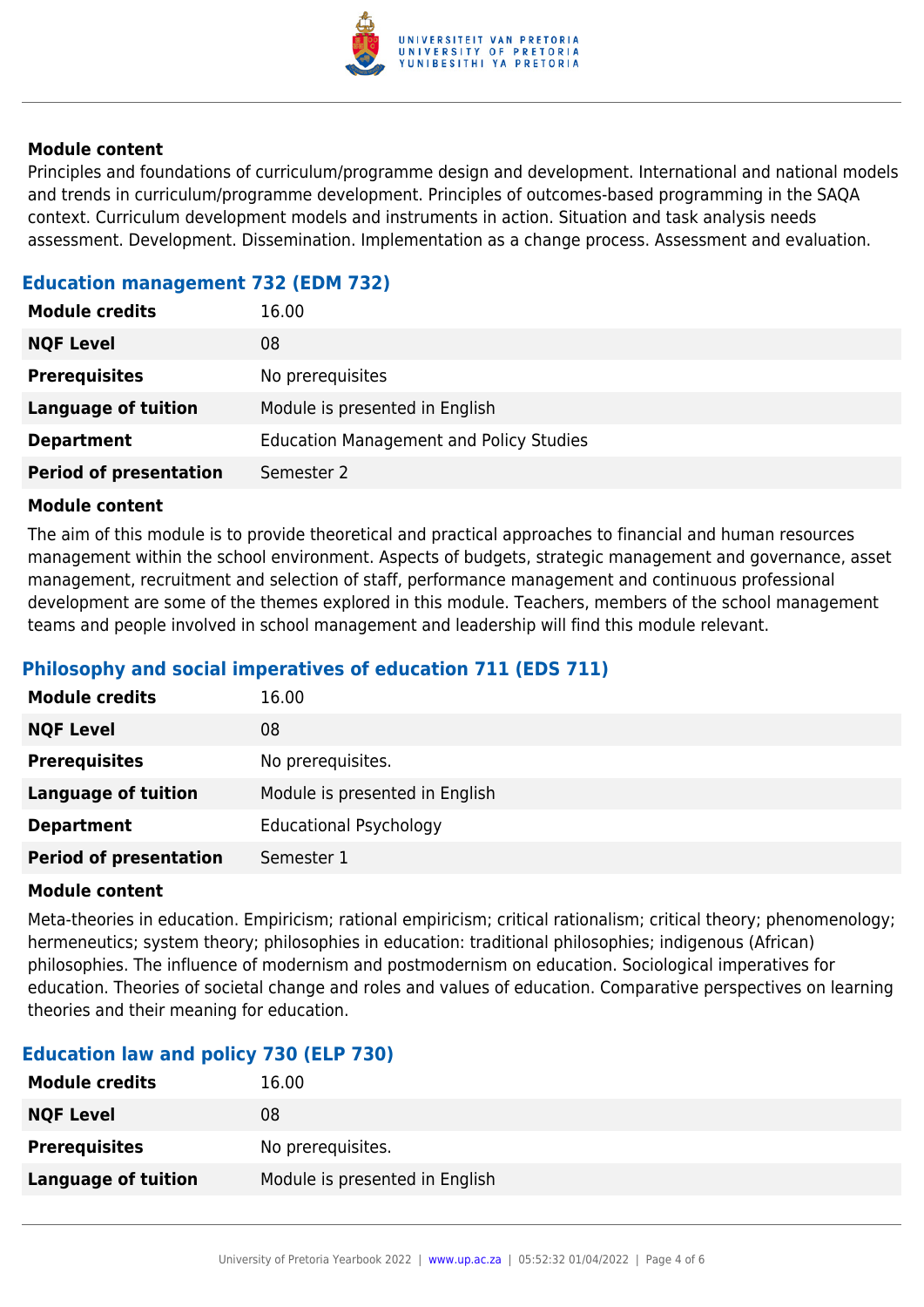

#### **Department** Education Management and Policy Studies

**Period of presentation** Semester 1 or Semester 2

#### **Module content**

The aim of this module is to equip students with intellectual, academic and literacy skills in the fields of Education Law and Policy. It also seeks to prepare them for further studies in these fields and to enhance their professional development at their places of work. The module will be of benefit to those who intend pursuing studies in education law or education policy; and to practitioners of policy and law at schools and other education working environments.

#### **Management and leadership in education 731 (LVO 731)**

| <b>Module credits</b>         | 16.00                                          |
|-------------------------------|------------------------------------------------|
| <b>NQF Level</b>              | 08                                             |
| <b>Prerequisites</b>          | No prerequisites.                              |
| Language of tuition           | Module is presented in English                 |
| <b>Department</b>             | <b>Education Management and Policy Studies</b> |
| <b>Period of presentation</b> | Semester 1                                     |

#### **Module content**

Introduction to education management - process and models. Management as function to ensure effective task execution in schools. Managing the institutional management areas. Leadership in education. Creating a productive internal educational environment.

#### **Educational research methodology 745 (NMQ 745)**

| <b>Module credits</b>         | 16.00                                        |
|-------------------------------|----------------------------------------------|
| <b>NQF Level</b>              | 08                                           |
| Language of tuition           | Module is presented in English               |
| <b>Department</b>             | Science Mathematics and Technology Education |
| <b>Period of presentation</b> | Semester 1                                   |

#### **Module content**

The nature of educational enquiry: contexts of research, research ethics, truth, rationality, subjectivity and objectivity; Quantitative and qualitative modes of enquiry, research designs and data collection techniques. Various approaches to qualitative research including case study research, historical research, ethnographic research, and action research. Basic concepts and principles of quantitative research. Statistical techniques in the educational research process. Survey methodology and questionnaire design. Classification and graphical representation of data. Descriptive measures. Statistical inference. Data-processing procedures. Parametric versus non-parametric tests. Some test statistics (e.g. F-Test and T-test). Formulating a research methodology for a limited project.

The regulations and rules for the degrees published here are subject to change and may be amended after the publication of